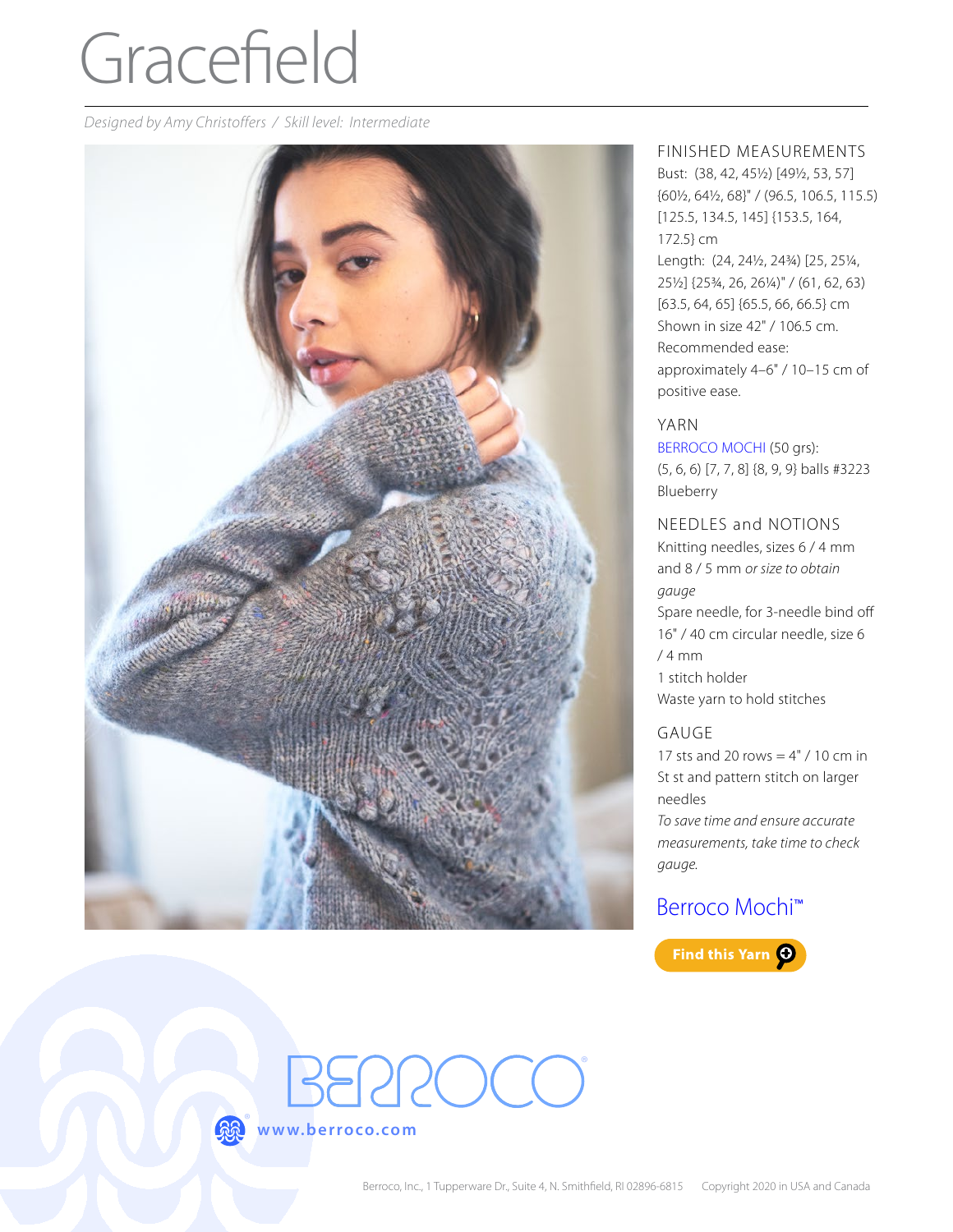*We recommend using yarns called for in our instructions. Every effort has been made to ensure that directions contained in this book are accurate and complete, however errors do occur. We cannot be responsible for variance of individual knitters, human or typographical errors.*

*All pattern PDFs are updated when corrections are made. In the event of finding an error, please make sure you've downloaded the most recent version.*

#### SPECIAL TECHNIQUES

Bobble: Knit in the front, back, front, back, front of the same stitch, turn. P5, turn. Sl 2 sts purlwise, k3tog, pass the two slipped sts over.

# BACK

With smaller needles, cast on (83, 91, 99) [107, 115, 123] {131, 139, 147} sts.

Set-Up Rib: Row 1 (WS): P1, \* k1, p1; rep from \* across. Row 2 (RS): Knit across.

Rep these 2 rows until piece measures 2½" / 6.5 cm from beginning, end on RS.

Change to larger needles.

Establish Chart: Row 1 (WS): Purl (0, 4, 8) [0, 4, 8] {0, 4, 8}, work Row 1 of chart, working the 24-stitch repeat (2, 2, 2) [3, 3, 3] {4, 4, 4} times, purl (0, 4, 8) [0, 4, 8] {0, 4, 8}.

Work even in pattern as established until piece measures 13" / 33 cm from beginning, end on WS.

Note which pattern round you've ended on for matching the front.

Shape Armholes: Continuing to work from chart as established, cast on 1 stitch at the beginning of the next 2 rows, working the cast-on stitches in St st—(85, 93, 101) [109, 117, 125] {133, 141, 149} sts. Mark beginning and end of last row.

Work even in pattern as established until armhole measures(8, 8½, 8¾) [9, 9¼, 9½] {9¾, 10, 10¼}" / (20.5, 21.5, 22) [23, 23.5, 24] {25, 25.5, 26} cm, end on WS.

Shape Shoulders: Short Row 1 (RS): Work to (4, 4, 4) [5, 5, 5] {5, 6, 6} sts before the end of the row, w&t.

Short Row 2 (WS): Work to (4, 4, 4) [5, 5, 5] {5, 6, 6} sts before the end of the row, w&t.

Short Row 3 (RS): Work to (4, 4, 4) [5, 5, 5] {5, 6, 6} sts before the w&t, w&t.

Short Row 4 (WS): Work to (4, 4, 4) [5, 5, 5] {5, 6, 6} sts before the w&t, w&t.

Repeat the last 2 short rows (5, 6, 6) [0, 3, 6] {1, 5, 0} times more.

Short Row 5 (RS): Work to (3, 3, 3) [4, 4, 4] {5, 5, 6} sts before the w&t, w&t.



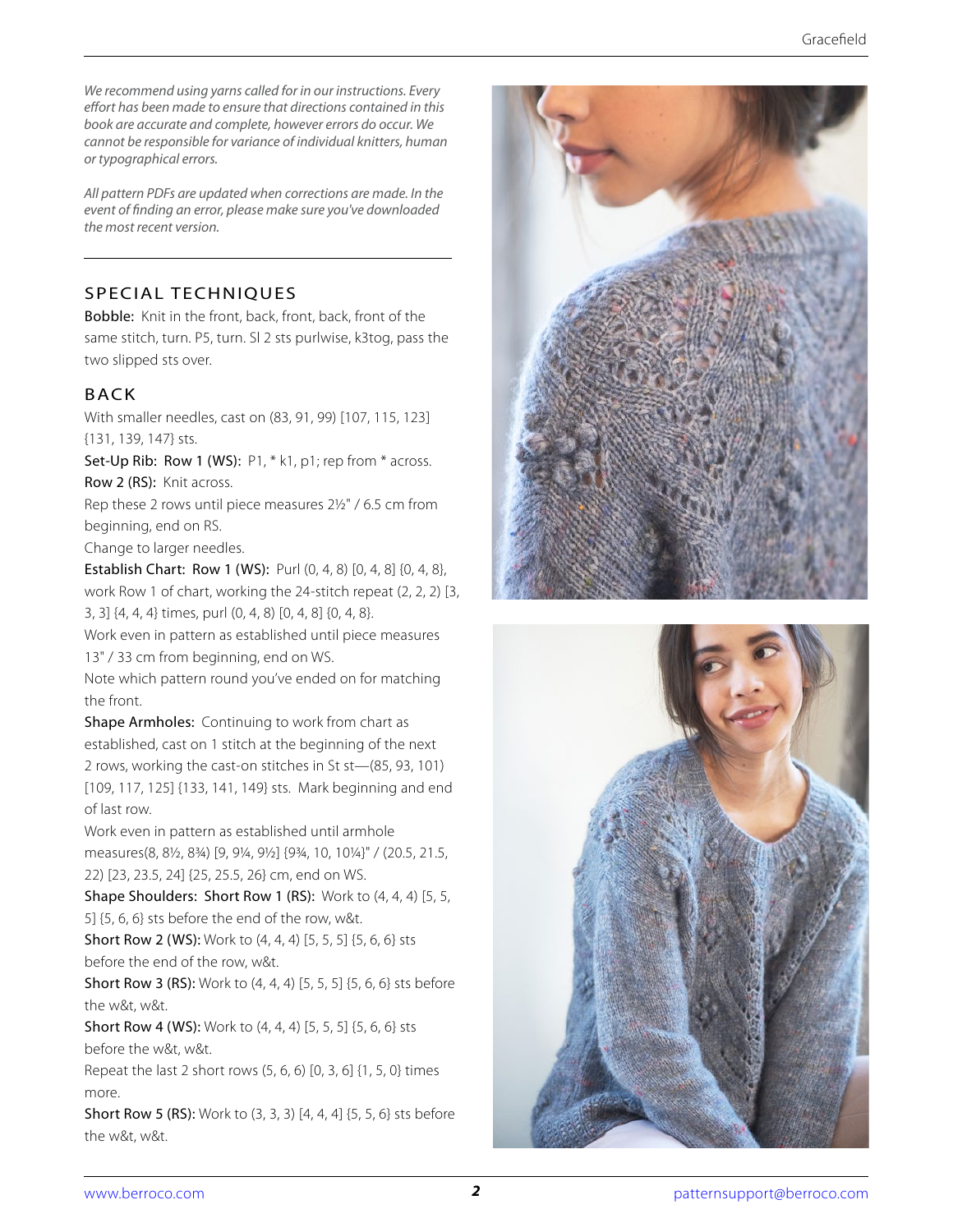

Short Row 6 (WS): Work to (3, 3, 3) [4, 4, 4] {5, 5, 6} sts before the w&t, w&t.

Rep the last 2 short rows (1, 0, 0) [6, 3, 0] {5, 1, 6} times more. Next Row (RS): Work to end picking up the wraps and working them together with their stitches.

Next Row (WS): Work to end, picking up the wraps and purling them together with their stitches. Place stitches on a holder and break yarn.

#### FRONT

Work as for back until armholes measure (3, 3½, 3¾) [4, 4¼, 4½] {4¾, 5, 5¼}" / (7.5, 9, 9.5) [10, 11, 11.5] {12, 12.5, 13.5} cm from markers, end on WS.

Divide for Neck: Work as established over (38, 42, 46) [48, 51, 55] {58, 62, 66} sts, slip these stitches to waste yarn for Left Shoulder; bind off the next (9, 9, 9) [13, 15, 15] {17, 17, 17} sts, work across (38, 42, 46) [48, 51, 55] {58, 62, 66} sts to end.

Right Shoulder and Neck: Next Row (WS): Work as established.

Dec Row (RS): Bind off 3 sts (neck edge), work as established to end.

Next Row (WS): Work as established.

Dec Row (RS): Bind off 2 sts (neck edge), work as established to end.

Next Row (WS): Work as established.

Dec Row (RS): Bind off 1 st, work as established to end. Repeat the last 2 rows 4 times more—(28, 32, 36) [38, 41, 45] {48, 52, 56} sts remain.

Work even in pattern as established until armhole measures

(8, 8½, 8¾) [9, 9¼, 9½] {9¾, 10, 10¼}" / (20.5, 21.5, 22) [23, 23.5, 24] {25, 25.5, 26} cm, end on RS.

Shape Right Shoulder: Short Row 1 (RS): Work to (4, 4, 4) [5, 5, 5] {5, 6, 6} sts before the end of the row, w&t.

Short Row 2 (WS): Work 1 WS row.

Short Row 3 (RS): Work to (4, 4, 4) [5, 5, 5] {5, 6, 6} sts before the w&t, w&t.

Short Row 4 (WS): Work 1 WS row.

Repeat the last 2 short rows (5, 6, 6) [0, 3, 6] {1, 5, 0} times more.

Short Row 5 (RS): Work to (3, 3, 3) [4, 4, 4] {5, 5, 6} sts before the w&t, w&t.

Short Row 6 (WS): Work 1 WS row.

Repeat the last 2 short rows (1, 0, 0) [6, 3, 0] {5, 1, 6} times more.

Next Row (RS): Work to end picking up the wraps and working them together with their stitches.

Next Row (WS): Work 1 WS row.

Place live stitches on a holder and break yarn.

Left Shoulder and Neck: With WS facing, slip stitches from waste yarn to larger needle, join yarn and work 2 rows even in pattern as established, end on RS.

Dec Row (WS): Bind off 3 sts, work as established to end. Next Row (RS): Work as established.

Dec Row (WS): Bind off 2 stitches, work as established to end.

Next Row (RS): Work as established.

Dec Row (WS): Bind off 1 stitch, work as established to end. Repeat the last 2 rows four times more—(28, 32, 36) [38, 41, 45] {48, 52, 56} sts remain.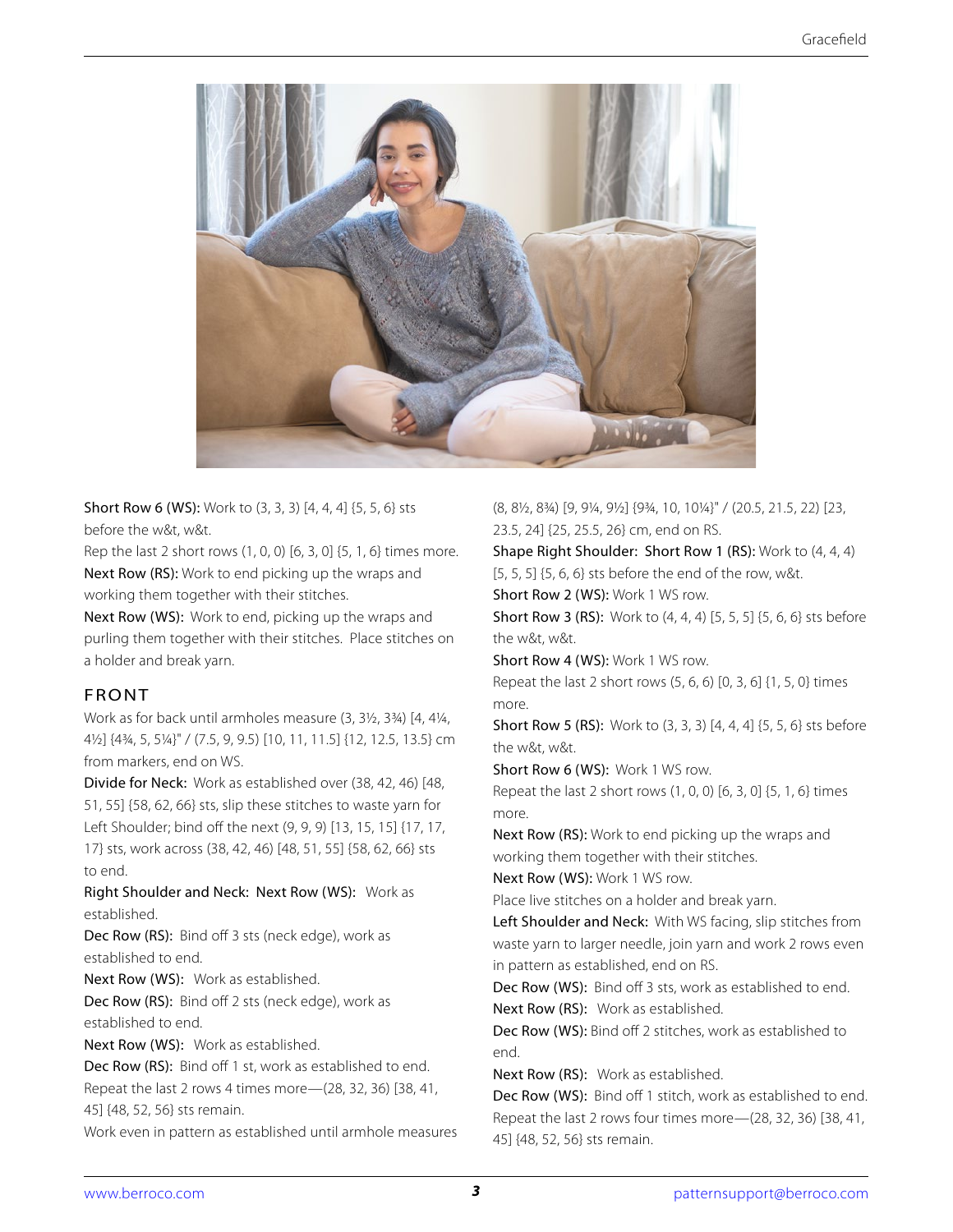Work even in pattern as established until armhole measures (8, 8½, 8¾) [9, 9¼, 9½] {9¾, 10, 10¼}"/ (20.5, 21.5, 22) [23, 23.5, 24] {25, 25.5, 26} cm, end on RS.

Shape Left Shoulder: Short Row 1 (WS): Work to (4 , 4, 4) [5, 5, 5] {5, 6, 6} sts before the end of the row, w&t.

Short Row 2 (RS): Work as established.

Short Row 3 (WS): Work to (4, 4, 4) [5, 5, 5] {5, 6, 6} sts before the w&t, w&t.

Short Row 4 (RS): Work as established.

Rep the last 2 short rows (5, 6, 6) [0, 3, 6] {1, 5, 0} times more. Short Row 5 (WS): Work to (3, 3, 3) [4, 4, 4] {5, 5, 6} sts before the w&t, w&t.

Short Row 6 (RS): Work as established.

Rep the last 2 short rows (1, 0, 0) [6, 3, 0] {5, 1, 6} times more. Next Row (WS): Work to end, picking up the wraps and

purling them together with their stitches. Return stitches of Back from holder to needles and hold work so that the Back and Front are together, WS facing out, the RS together. Work 3-Needle bind-off over (28, 32, 36) [38, 41, 45] {48, 52, 56} sts joining the front and back Left Shoulder, bind off across (29, 29, 29) [33, 35, 35] {37, 37, 37} sts for back neck, then work 3-Needle bind-off across (28, 32, 36) [38, 41, 45] {48, 52, 56} sts joining the front and back Right Shoulder.

# SLEEVES

With RS facing, using larger needles, pick up and knit (67, 73, 75) [77, 79, 81] {83, 85, 87} sts evenly spaced between the markers of one armhole. Beginning with a purl row, work in St st for 5 rows.

Dec Row (RS): K1, k2tog, work to 3 sts before the end of the row, SSK, k1—2 sts dec'd.

Rep the Dec Row every (4th, 4th, 4th) [2nd, 2nd, 2nd] {2nd, 2nd, 2nd} row (14, 17, 18) [18, 19, 20] {20, 21, 21} times more—(37, 37, 37) [39, 39, 39] {41, 41, 43} sts remain. Work even in St st until sleeve measures 15½" / 39.5 cm from beginning, end on RS.

Change to smaller needles.

Set Up Rib: Row 1 (WS): P1, \* k1, p1; rep from \* across. Row 2 (RS): Knit across.

Work in Rib as established for 2½" / 6.5 cm. Bind off loosely in Rib.

# FINISHING

Sew sleeve and side seams. With RS facing, using circular needle, begin at right shoulder, pick up and knit (29, 29, 29) [33, 35, 35] {37, 37, 37} sts across the neck back edge, 23 sts (approximately 3 sts for every 4 rows) down the left front neck edge, (9, 9, 9) [13, 15, 15] {17, 17, 17} sts across the front neck edge, then 23 sts (approximately 3 sts for every 4 rows) up right front neck edge—Approximately (84, 84, 84) [92, 96, 96] {100, 100, 100} sts, (exact stitch count is not critical but it must be an even number). Pm and join for working in the round

Work in k1, p1 ribbing for 1½" / 4 cm, then bind off loosely in ribbing. Weave in all ends and block as desired.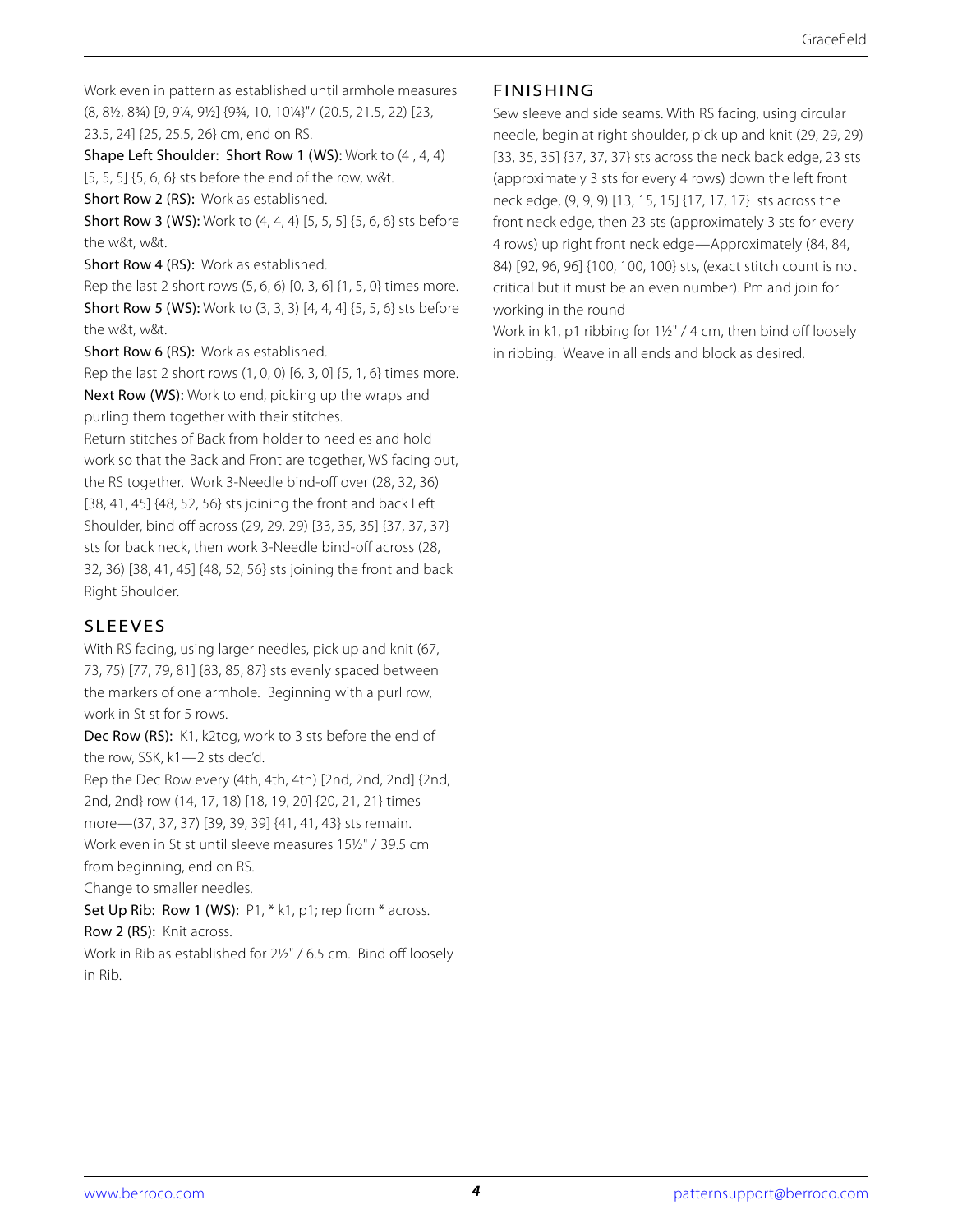

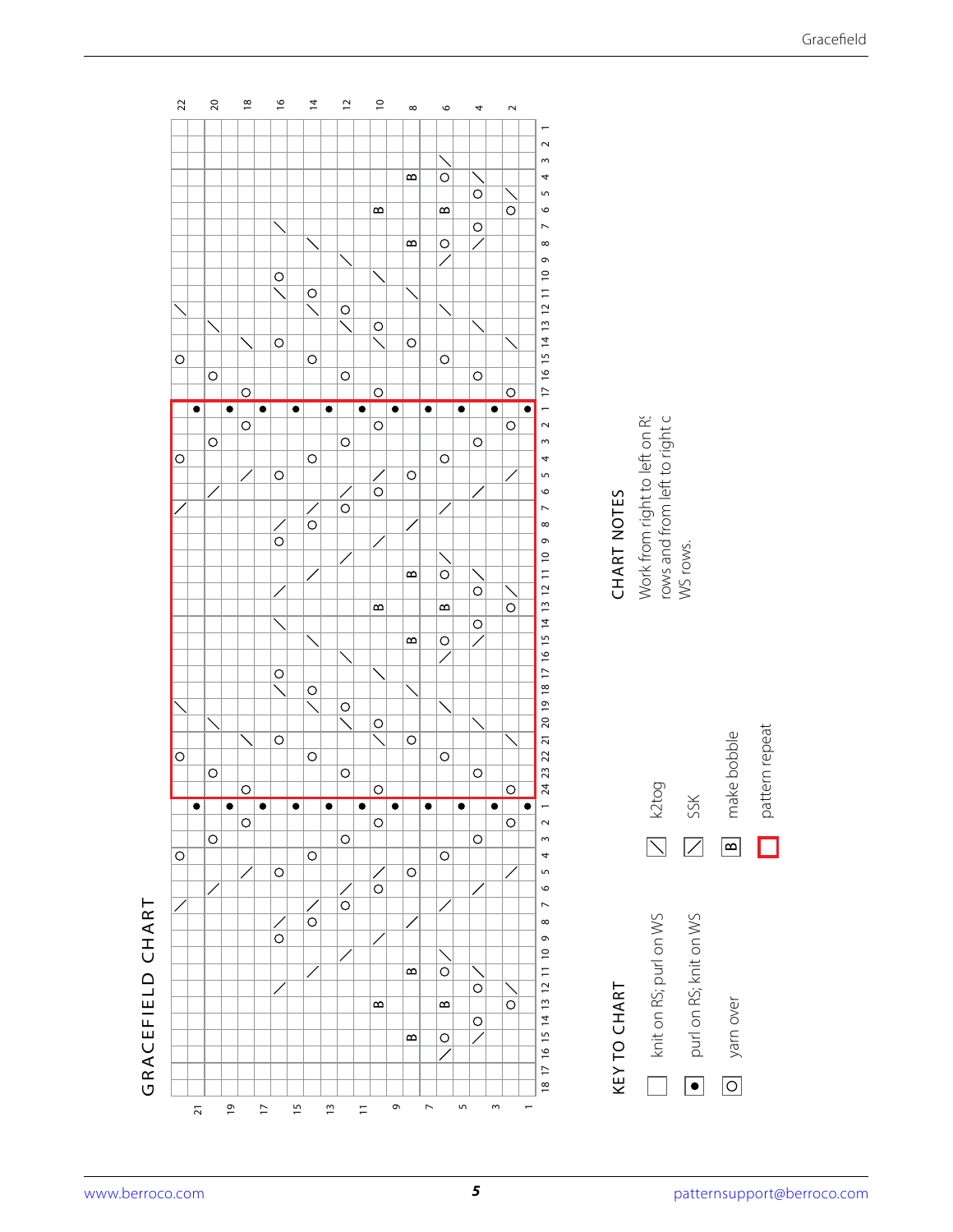#### GRACEFIELD SCHEMATIC



#### GRACEFIELD MEASUREMENTS

A (Back and Front Width): (19½, 21½, 23¼) [25¼, 27, 29] {30¾, 32¾ 34½}" / (49.5, 54.5, 59) [64, 68.5, 73.5] {78, 83, 87.5} cm B (Back Neck Width): (6¾, 6¾, 6¾) [7¾, 8¼, 8¼] {8¾, 8¾, 8¾}" / (17, 17, 17) [19.5, 21, 21] {22, 22, 22} cm

C (Shoulder Width): (6½, 7½, 8½) [9, 9¾, 10½] {11¼, 12¼, 13¼}" / (16.5, 19, 21.5) [23, 25, 26.5] {28.5, 31, 33.5} cm

D (Lower Ribbing Length): 2½" / 6.5 cm

E (Length to Underarms): 13" / 33 cm

F (Armhole Length): (8, 8½, 8¾) [9, 9¼, 9½] {9¾, 10, 10¼}" / (20.5, 21.5, 22) [23, 23.5, 24] {25, 25.5, 26} cm

G (Shoulder Depth): 3" / 7.5 cm

H (Front Neck Depth): 8"/ 20.5 cm

I (Sleeve Cuff Width): (8¾, 8¾, 8¾) [9¼, 9¼, 9¼] {9¾, 9¾, 10}" / (22, 22, 22) [23.5, 23.5, 23.5] {25, 25, 25.5} cm

J (Upper Sleeve Width): (15¾, 17¼, 17¾) [18, 18½, 19] {19½, 20, 20½}" / (40, 44, 45) [45.5, 47, 48.5] {49.5, 51, 52} cm

K (Sleeve Cuff Length): 2½" / 6.5 cm

L (Sleeve Length): 18" / 45.5 cm